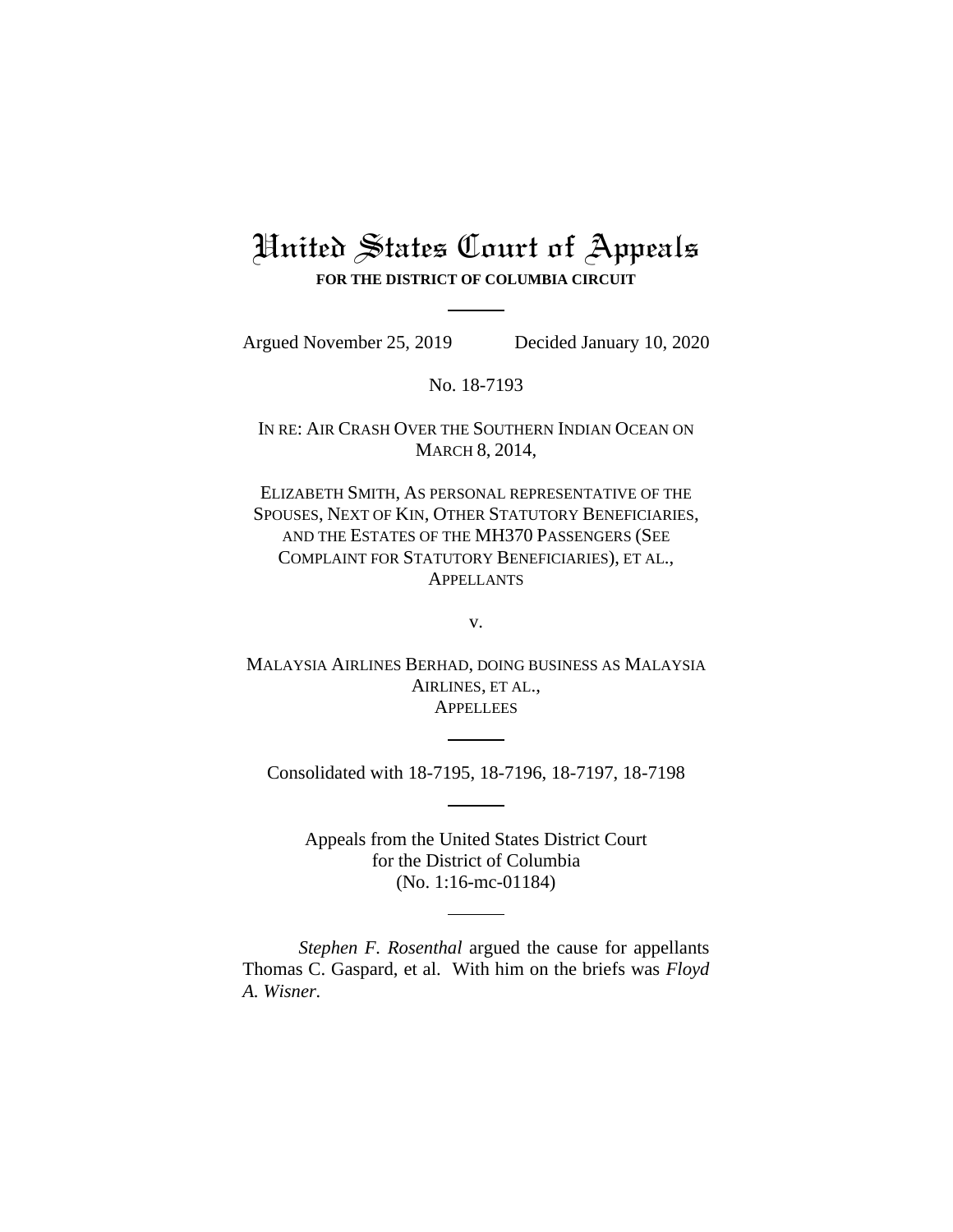*Caitlyn E. Hubbard* argued the cause for appellant Thomas Wood. With her on the briefs were *Marianne M. Auld* and *Hugh G. Connor II*.

*Mary Schiavo* was on the brief for appellants Elizabeth Smith, et al. *Jodi W. Flowers* entered an appearance.

*Eric B. Wolff* argued the cause for appellees. With him on the joint brief were *Gregory F. Miller*, *Telly Andrews*, and *Richard A. Walker*. *Eric J. Rhine* entered an appearance.

Before: WILKINS and RAO, *Circuit Judges*, and RANDOLPH, *Senior Circuit Judge*.

Opinion for the Court filed by *Circuit Judge* RAO.

RAO, *Circuit Judge*: This appeal arises out of the unexplained disappearance of Malaysia Airlines Flight MH370 somewhere over the Southern Indian Ocean in the early hours of March 8, 2014. A series of extensive searches and investigations conducted over more than four years yielded no definitive answers as to the cause of this tragedy, and all passengers and crew members on board the flight are presumed dead. Representatives of many of the passengers filed lawsuits in the United States asserting, *inter alia*, Montreal Convention claims against Malaysia Airlines Systems Berhad, Malaysia's national airline at the time of Flight MH370, its current national airline, Malaysia Airlines Berhad, and the airlines' insurers, as well as state law products liability and wrongful death claims against Boeing, which manufactured the aircraft in question in Washington state.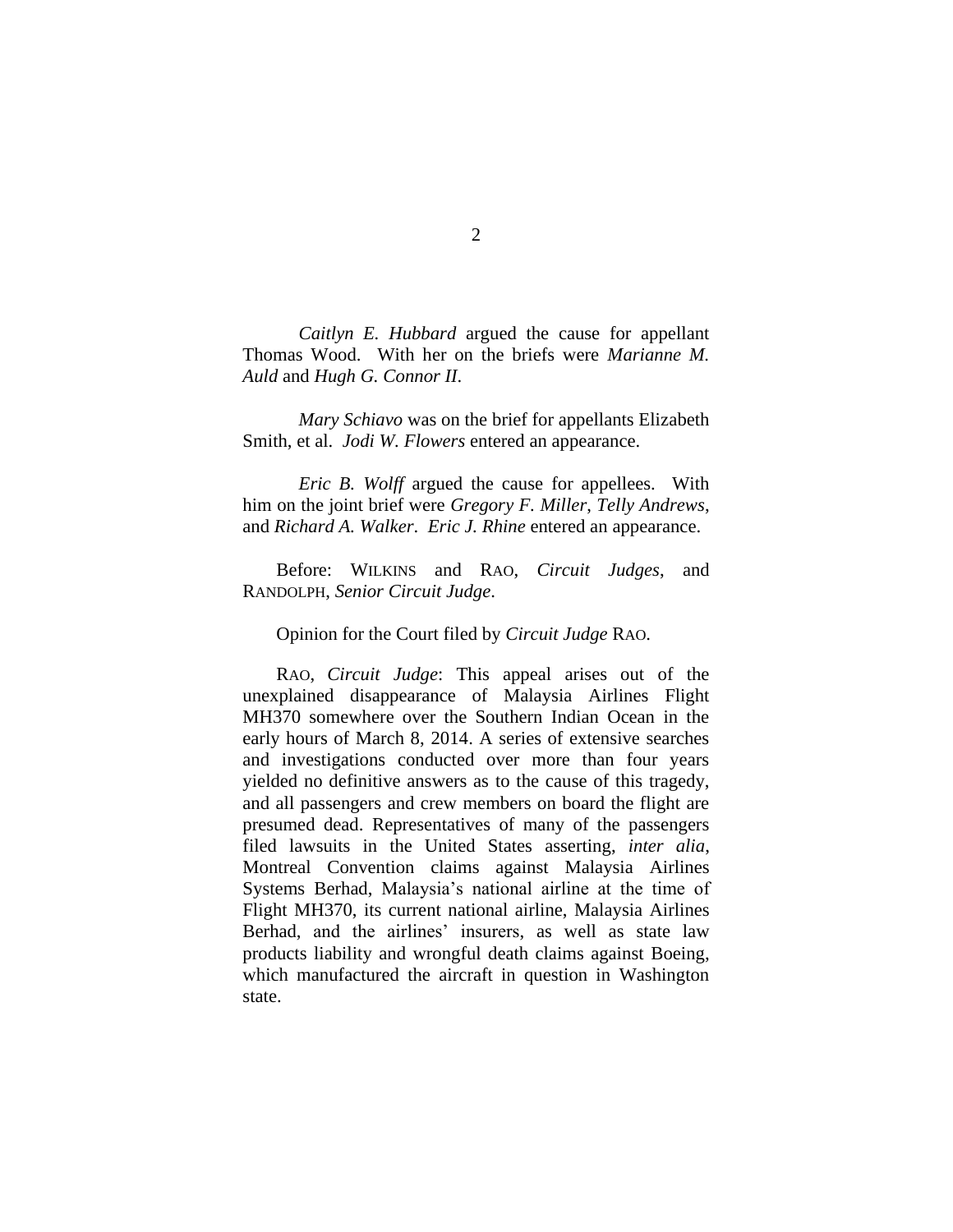Those lawsuits were centralized into a multidistrict litigation in the United States District Court for the District of Columbia and coordinated for pretrial purposes. Appellees moved jointly to dismiss for *forum non conveniens* and the district court granted that motion in full, concluding that Malaysia is a more convenient forum to hear all of the appellants' claims. While the Court has great sympathy for the victims of this tragedy and their families, we cannot disregard the narrow standard governing our review in this case. We conclude that the district court did not clearly abuse its discretion in dismissing appellants' lawsuits for *forum non conveniens* and affirm the decision in full.

I.

The district court's opinion recounts the factual history surrounding Flight MH370's disappearance and the ensuing investigations in detail. *See In re Air Crash Over S. Indian Ocean*, 352 F. Supp. 3d 19 (D.D.C. 2018). We will therefore focus only on the facts pertinent to this appeal.

Malaysia Airlines Flight MH370 disappeared en route from Kuala Lumpur International Airport in Malaysia to Beijing, China, early in the morning on March 8, 2014. On board Flight MH370 were 227 passengers and 12 Malaysian crew members. The 227 passengers were of 14 nationalities, including 152 Chinese citizens, 38 Malaysian citizens, and 3 United States citizens. The aircraft in question was a Boeing 777-2H6ER that was designed and manufactured at Boeing's facility in Washington state and delivered to the airline in new condition in May 2002.

An extensive search for the missing aircraft ensued following the plane's disappearance. The search team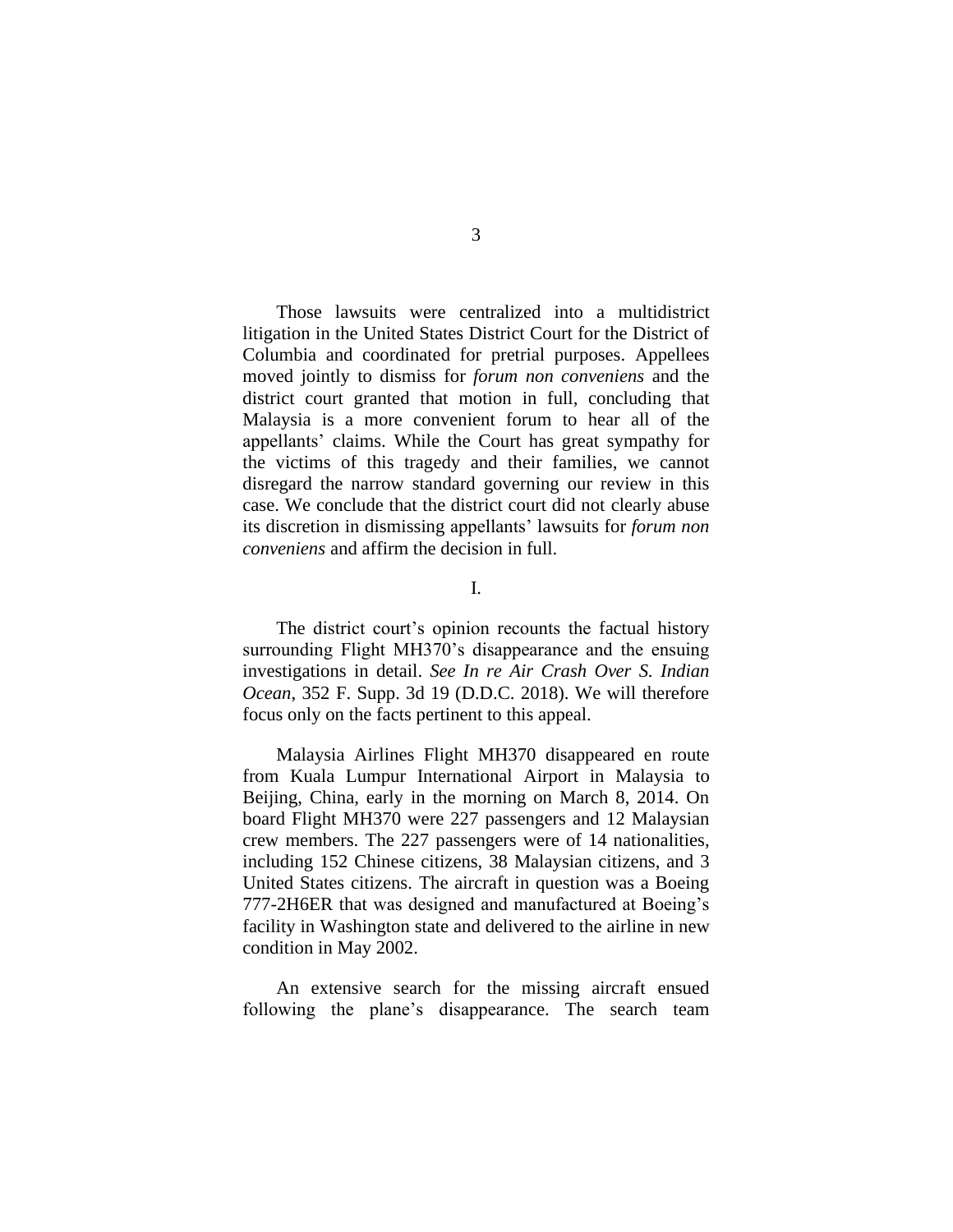ultimately concluded that Flight MH370 likely crashed in the Southern Indian Ocean after running out of fuel, but neither the plane nor other critical pieces of evidence, such as the cockpit voice recorder and flight data recorder, were recovered. In addition to the search for physical evidence, the Malaysian government took the lead on a separate civil investigation into why Flight MH370 had disappeared. This investigation culminated in a 449-page report, which concluded that while the investigation team was "unable to determine the real cause for the disappearance of MH370," human interference or error were more likely the cause of the plane's disappearance than aircraft or system malfunction. In connection with this investigation and a related criminal investigation, the civil investigation team and the Malaysian government conducted numerous interviews of witnesses located in Malaysia, including airline employees, family members and acquaintances of the Malaysian crew, air traffic controllers, cargo shippers, and Malaysian investigators.

At the time of Flight MH370's disappearance, Malaysia Airlines Systems Berhad ("MAS") served as the national airline of Malaysia and the Malaysian government held a direct, controlling stake in the company. After the crash, the Malaysian government enacted the Malaysian Airline System Berhad (Administration) Act 2015 ("Act 765"). Act 765 incorporated a new, separate entity—Malaysia Airlines Berhad ("MAB")—as the new Malaysian national airline, transferred MAS's assets to MAB, and placed MAS under administration. Under the explicit terms of Act 765, MAB is not a successor corporation to MAS and has not assumed any of MAS's liabilities related to Flight MH370.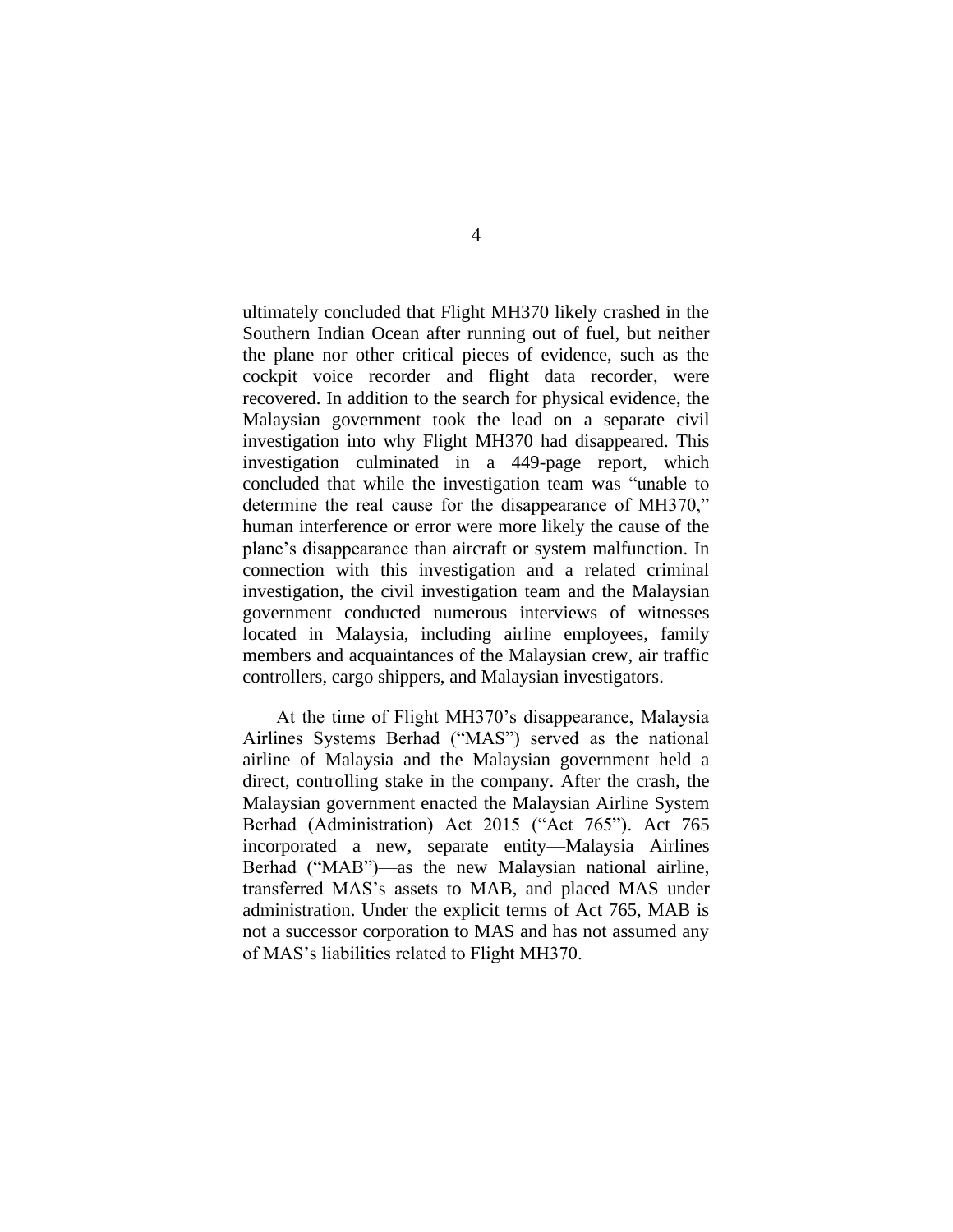Beginning in early 2016, a total of forty lawsuits related to Flight MH370's disappearance were filed in various federal district courts across the United States, and the Judicial Panel on Multidistrict Litigation transferred them to the District of Columbia district court for pretrial proceedings. The various plaintiffs, all legal representatives or beneficiaries of decedents, divided into two groups in the proceedings below, one represented by Podhurst Orseck, P.A. and Wisner Law Firm, P.C. (the "Podhurst Appellants"), and another represented by Motley Rice LLC and Spagnoletti & Co. (the "Motley Rice Appellants"). The parties are largely the same on appeal, except that one appellant, Thomas Wood, now proceeds individually. Appellant Wood is a U.S. citizen and resident suing on behalf of his deceased brother, Philip Wood, a U.S. citizen who was living in Malaysia at the time of Flight  $MH370.<sup>1</sup>$ 

Following more than a year of court-ordered discovery on various threshold issues, appellees filed a joint motion to dismiss under the doctrine of *forum non conveniens.*  MAS/MAB also sought dismissal on other threshold grounds, including sovereign immunity under the Foreign Sovereign Immunities Act ("FSIA") and lack of subject matter

<sup>&</sup>lt;sup>1</sup> Numerous civil cases arising out of Flight MH370's disappearance are also pending in Malaysia. Seventy-seven of the eighty-eight decedents represented in the legal actions that comprise this litigation are also represented in cases pending in Malaysia. Boeing has not been named as a party to any of the Malaysian suits to date, but Boeing has consented to the jurisdiction of the Malaysian courts and agreed to make all relevant evidence available in Malaysia as a condition of dismissal for *forum non conveniens*.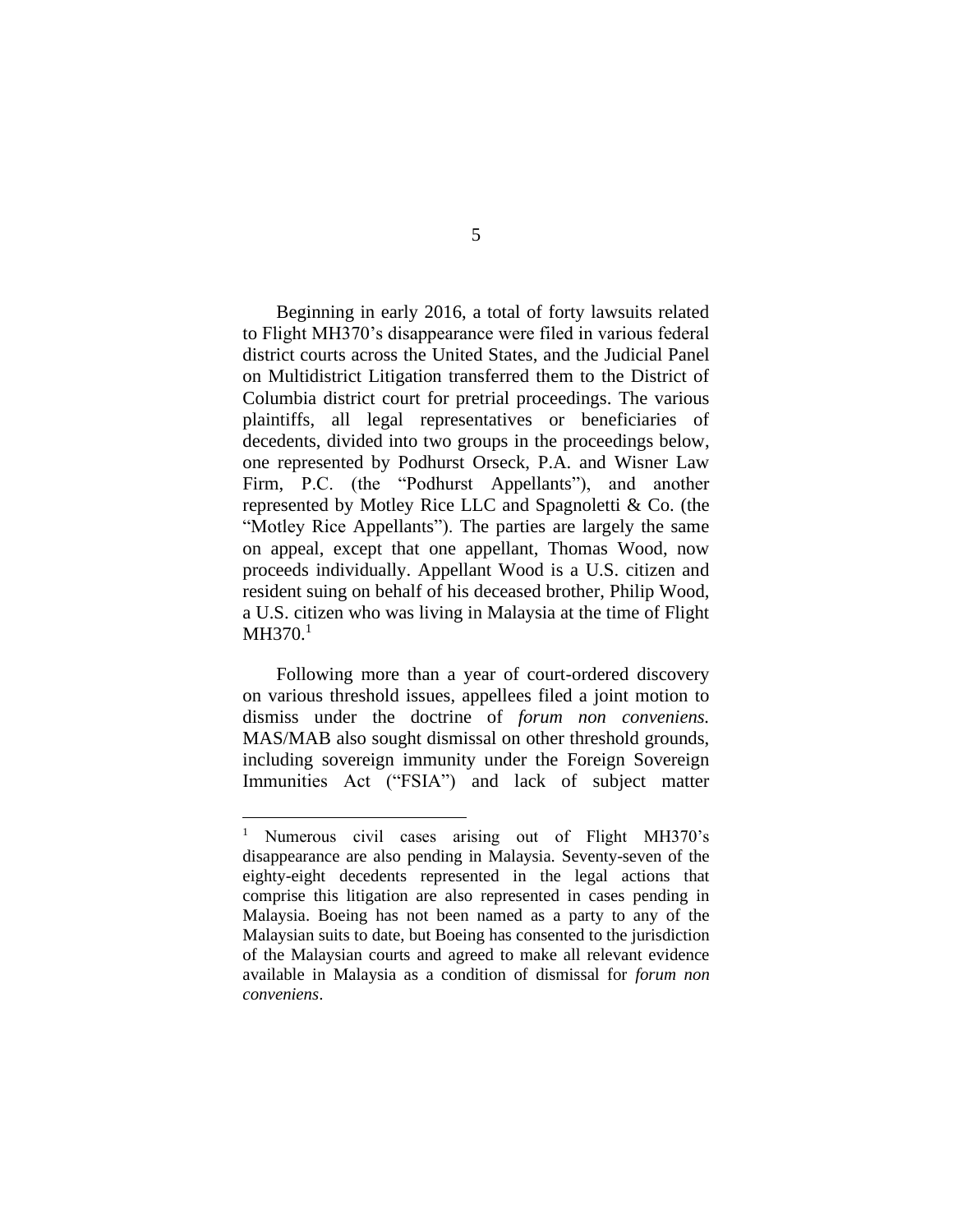jurisdiction under the Montreal Convention. Relying on the Supreme Court's decision in *Sinochem International Co. v. Malaysia International Shipping Corp.*, the district court declined to reach the jurisdictional challenges and instead dismissed on the basis of *forum non conveniens*. *In re Air Crash Over S. Indian Ocean*, 352 F. Supp. 3d at 35 (citing 549 U.S. 422, 425 (2007)). This timely appeal followed.

II.

A party seeking dismissal for *forum non conveniens* bears the burden of showing both (1) that an adequate alternative forum is available to hear the dispute, and (2) if so, that the balance of certain public and private interest factors strongly counsels in favor of trying the dispute in the alternative forum. *See, e.g.*, *Agudas Chasidei Chabad of U.S. v. Russian Fed'n*, 528 F.3d 934, 950 (D.C. Cir. 2008). The Supreme Court has instructed that "[t]he *forum non conveniens*  determination is committed to the sound discretion of the trial court." *Piper Aircraft Co. v. Reyno*, 454 U.S. 235, 257 (1981). So long as the district court "has considered all relevant public and private interest factors, and … its balancing of these factors is reasonable," we must afford that decision "substantial deference" and will overturn only if we find a "clear abuse of discretion." *Id.* Under this narrow standard, we find no basis to reverse the district court's reasoned decision.

First, the district court did not abuse its discretion when it concluded that Malaysia is an adequate, available forum for appellants' Montreal Convention and state law products liability and wrongful death claims. Only the Motley Rice Appellants directly challenge this determination on appeal.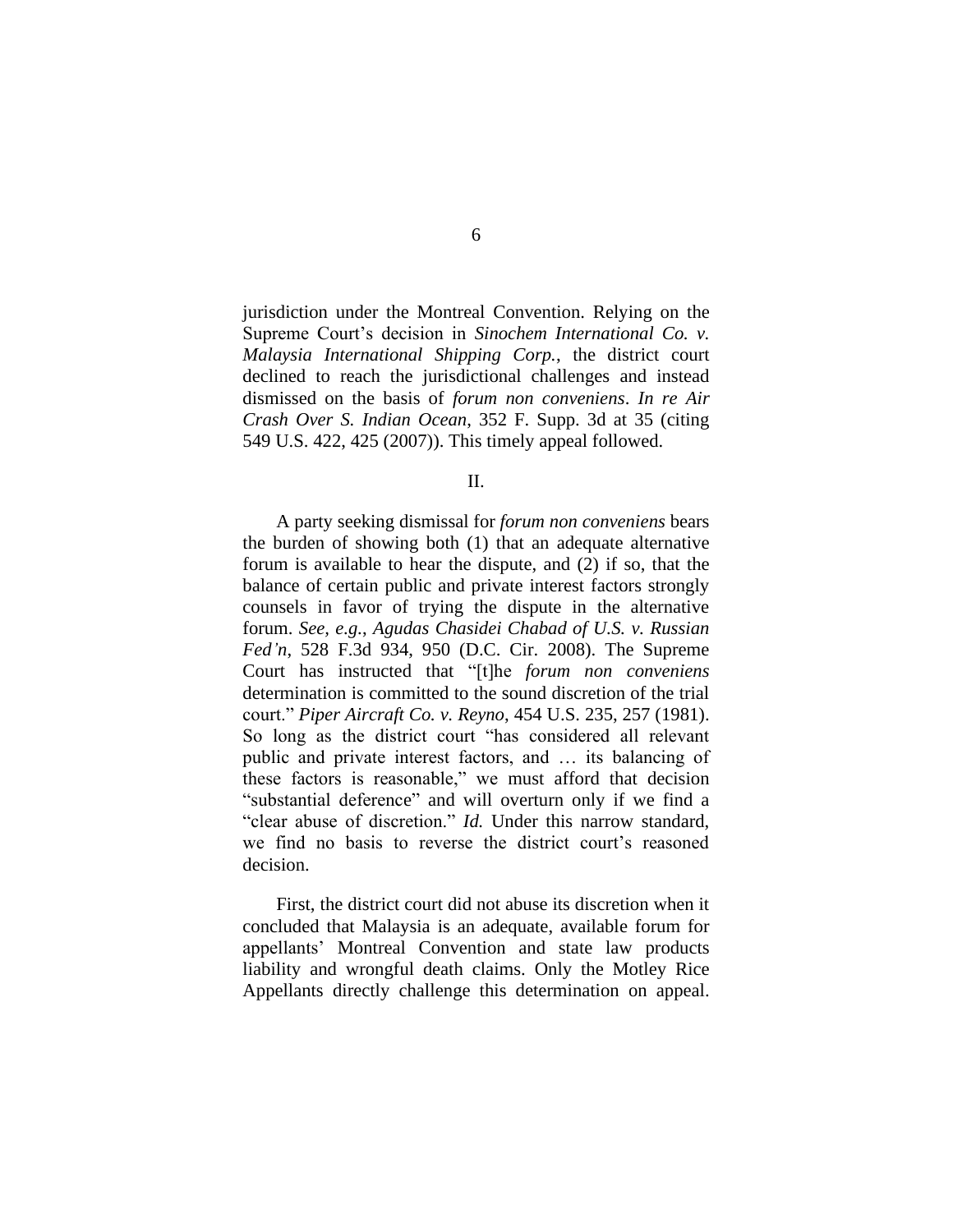They argue that the Malaysian government "has demonstrated clear intent to, and did, deprive [appellants] of any real adequate and available forum in Malaysia" through its enactment of Act 765, which transferred all of MAS's assets to MAB without deeming MAB a successor entity to MAS. For the first time on appeal, the Motley Rice Appellants also contend that Malaysian law would provide such insignificant damages for appellants' tort claims against Boeing that forcing appellants to try those claims in Malaysia would "obliterate[] any real likelihood of trial."

We agree with the district court that the enactment of Act 765 does not render Malaysia an inadequate forum. As the district court explained, MAS appears to have an insurance policy that would apply to appellants' Montreal Convention claims—and even assuming Act 765 did render MAS judgment proof, a U.S. forum would not provide any greater likelihood of redress. Moreover, because the Motley Rice Appellants failed to raise any challenge to the adequacy of tort damages under Malaysian law before the district court, those arguments are forfeited. *See Gov't of Manitoba v. Bernhardt*, 923 F.3d 173, 179 (D.C. Cir. 2019) ("Absent exceptional circumstances, a party forfeits an argument by failing to press it in district court.").

In any event, in the context of a *forum non conveniens*  inquiry, "a foreign forum is not inadequate merely because it has less favorable substantive law." *Agudas Chasidei Chabad*, 528 F.3d at 950 (citation and quotation marks omitted); *accord Piper Aircraft*, 454 U.S. at 247 ("The possibility of a change in substantive law should ordinarily not be given conclusive or even substantial weight in the *forum non conveniens* inquiry."). Where, as here, it appears undisputed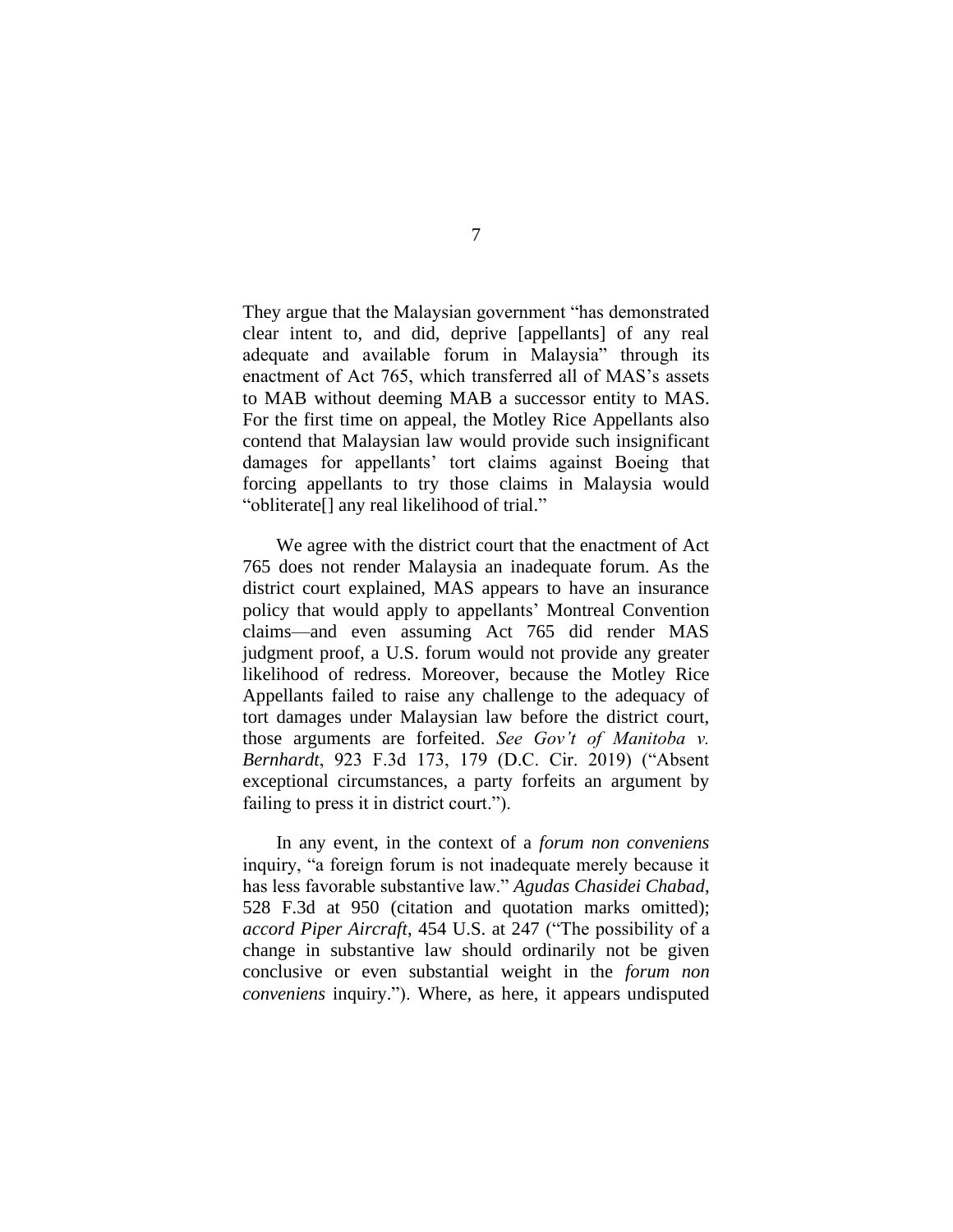that an alternative forum would provide a plaintiff at least some remedy, a district court acts within its discretion in deeming that forum an adequate alternative to a U.S. court. *See, e.g.*, *Piper Aircraft*, 454 U.S. at 254 n.22 (explaining that a forum will only be deemed inadequate "[i]n rare circumstances … where the remedy offered by the other forum is clearly unsatisfactory," such as "where the alternative forum does not permit litigation of the subject matter of the dispute" $)$ .<sup>2</sup>

Nor did the district court clearly abuse its discretion in concluding that the balance of relevant public and private interest factors weighs heavily in favor of trying appellants' cases in Malaysia. The relevant public interest factors include, *inter alia*, the "'administrative difficulties' when 'litigation is piled up in congested centers,'" the "'local interest in having localized controversies decided at home,'" and the desire to avoid requiring a court to "'untangle problems in conflict of laws, and in law foreign to itself.'" *Shi v. New Mighty U.S. Tr.*, 918 F.3d 944, 952 (D.C. Cir. 2019) (quoting *Gulf Oil Corp. v. Gilbert*, 330 U.S. 501, 508–09 (1947)). The private interest analysis, on the other hand, focuses on "'the relative ease of access to sources of proof,'" the costs and procedural

<sup>2</sup> In his discussion of the public interest factors governing the *forum non conveniens* analysis, Appellant Wood argues that his difficulty in securing the counsel of his choice in Malaysia "casts doubt on whether Malaysia constitutes an adequate, alternative forum." Neither Wood nor any of the Podhurst Appellants raised this argument in the proceedings below. Thus, to the extent this passing reference can be construed as a standalone challenge to Malaysia's adequacy as an alternative forum, that challenge has been forfeited. *See Manitoba*, 923 F.3d at 179.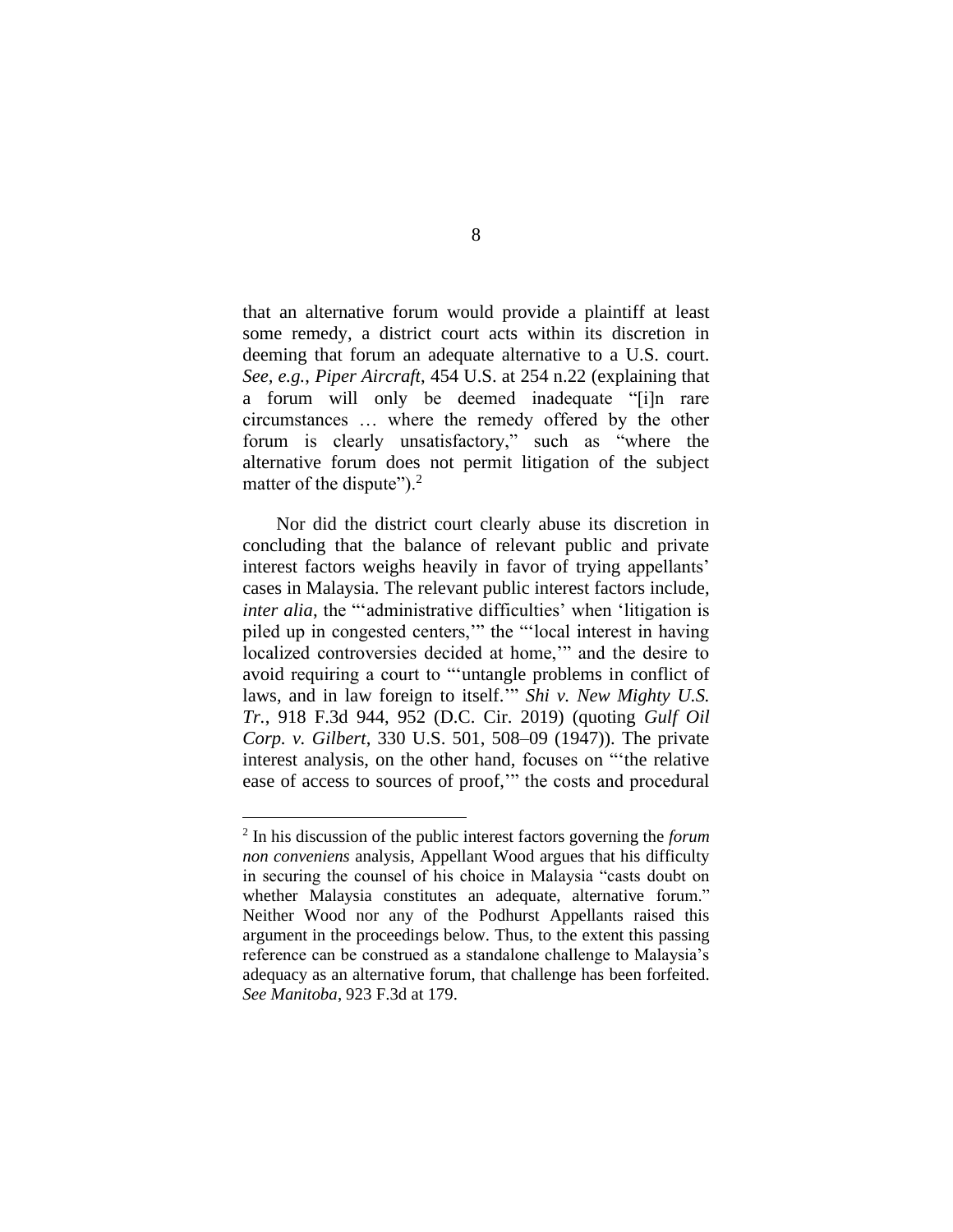mechanisms required to secure the attendance of witnesses, and "'all other practical problems that make trial of a case easy, expeditious and inexpensive.'" *Id.* at 950 (quoting *Gilbert*, 330 U.S. at 508).

The district court found that Malaysia's public interest in hearing claims arising out of Flight MH370's disappearance far outweighs that of the United States, even as to the tort claims asserted against U.S.-based manufacturer Boeing. The district court further held that the private interest factors tilt strongly in favor of trying these cases in Malaysia, given the overwhelming amount of evidence and witnesses located in Malaysia and the potentially insurmountable challenges that would arise from attempting to make that evidence available in a United States court.

We affirm on substantially the same grounds provided in the district court's well-reasoned opinion, but pause here to address two points raised by appellants. The first relates to the degree of deference the district court applied to the various appellants. As the court recognized, the starting point for the *forum non conveniens* analysis is "a strong presumption in favor" of a plaintiff's chosen forum. *Simon v. Republic of Hungary*, 911 F.3d 1172, 1182 (D.C. Cir. 2018) (quoting *Piper Aircraft*, 454 U.S. at 255–56). But the precise degree of deference afforded a plaintiff's forum choice varies depending on the plaintiff's connection to the forum. A plaintiff who chooses to sue in his home forum receives the strongest presumption, whereas a foreign plaintiff with minimal or no connections to the United States is entitled to less deference. *Piper Aircraft*, 454 U.S. at 256. Accordingly, the district court afforded Appellant Wood, as a U.S. citizen and resident representing a U.S. citizen decedent, "the highest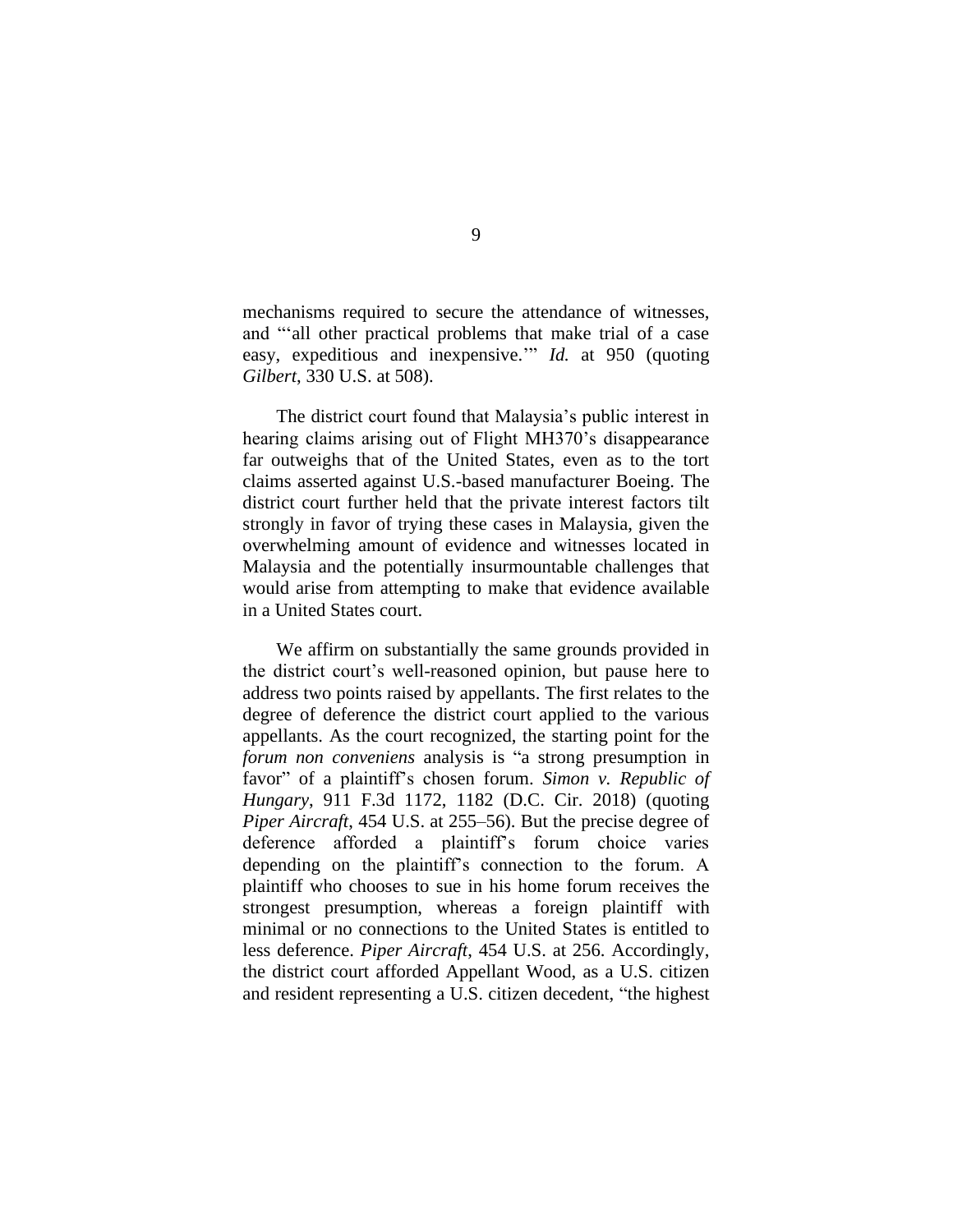degree of deference" and tailored its analysis of the remaining appellants' interests in having their claims heard in the United States to their particular circumstances. *In re Air Crash Over S. Indian Ocean*, 352 F. Supp. 3d at 45.

On appeal, the foreign appellants contend that the district court erroneously refused to afford any deference at all to their decision to sue in the United States. They also criticize the district court for failing to specify the precise degree of deference it applied to them, claiming that "[t]his omission, in and of itself, was reversible error." These arguments rest on a fundamental misconception of what the *forum non conveniens*  analysis requires. Indeed, this Court has stressed that "applying the correct burden of proof is not a box-checking exercise." *Simon*, 911 F.3d at 1185. What matters is not the particular words a district court uses but whether the court's analysis fits the proper standard.

Here, the district court's analysis reflected a careful consideration of the foreign appellants' interests in trying these cases in the United States and a thoughtful balancing of the public and private interest factors with respect to those individuals specifically. Moreover, as already noted, the district court correctly recognized that Appellant Wood was entitled to the greatest degree of deference. Because the court concluded that even Wood's substantial interest in trying these claims in the United States could not overcome the significant evidentiary problems posed by proceeding in a U.S. court, it necessarily followed that the foreign appellants—who were concededly entitled to less deference than Wood—could not succeed in showing that the balance of interests weighed in favor of maintaining their claims here. We find no reversible error in the district court's reasoning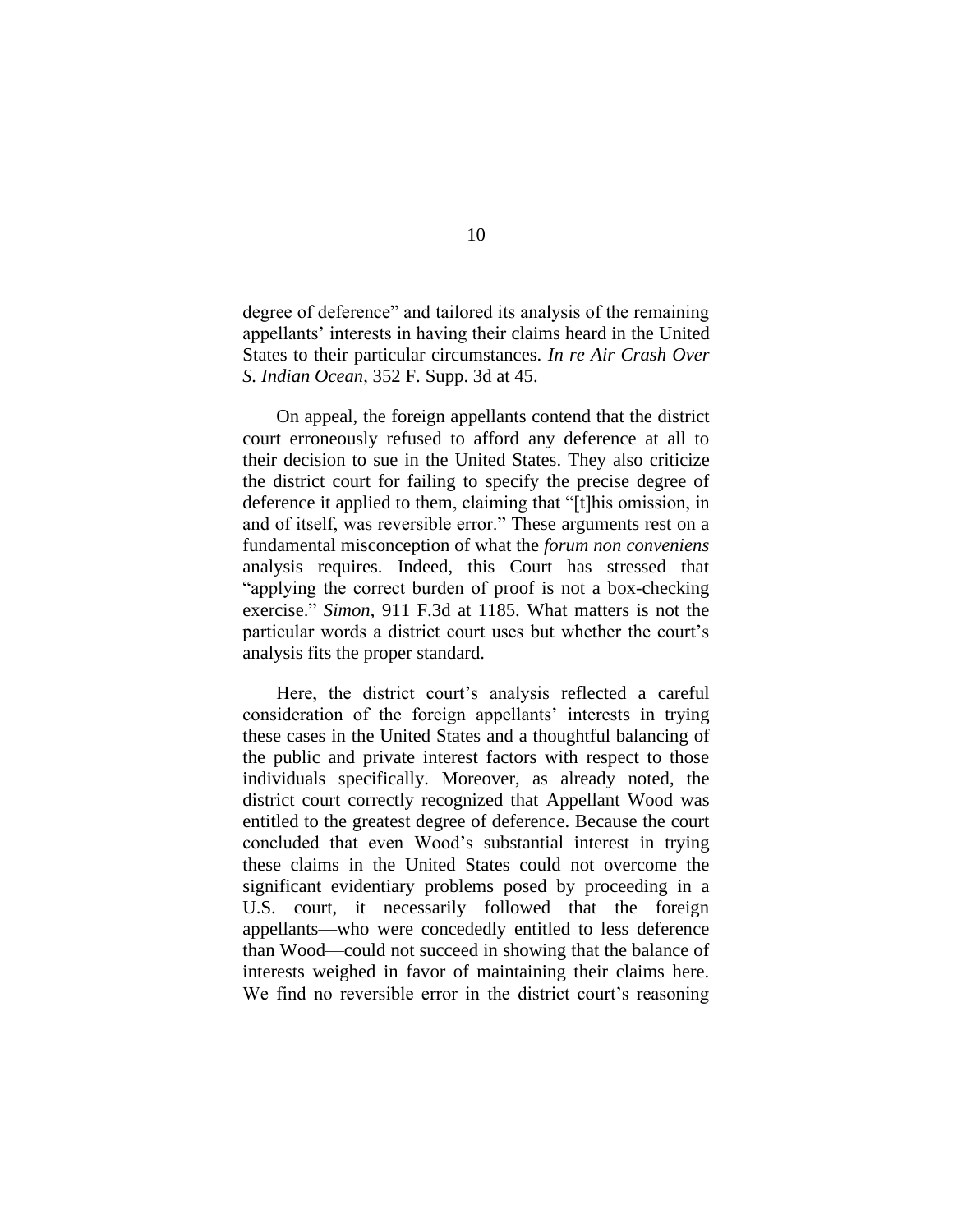regarding the appropriate levels of deference afforded to appellants' claims.

Second, appellants argue that the district court erred by first declining to reach the separate sovereign immunity challenges raised by MAS/MAB and then relying on the existence of potentially "intractable immunity questions" as a justification for its *forum non conveniens* dismissal. According to appellants, this analysis was inconsistent with *Sinochem*, under which a court may elect to grant a motion for *forum non conveniens* while "bypassing" threshold issues relating to the court's subject matter jurisdiction. *See* 549 U.S. at 432.

As an initial matter, appellants incorrectly suggest that the district court treated MAS/MAB's immunity challenges under the FSIA "as granted for purposes of its *forum non conveniens* analysis." Nor did the court impermissibly "leapfrog" the immunity questions and then rely on the same unresolved immunity issues to deny appellants their chosen forum. Instead, the district court merely conducted a preliminary assessment of MAS/MAB's immunity claims and concluded that "[t]he potential of intractable immunity questions that might stymie Boeing's ability to implead other defendants raises the prospect of precisely the kind of oppressive and vexatious outcome that *forum non conveniens* dismissal is designed to avoid." *In re Air Crash Over S. Indian Ocean*, 352 F. Supp. 3d at 53 (citation omitted). Nothing in *Sinochem* requires district courts to conclusively determine whether a defendant enjoys sovereign immunity before considering immunity as a relevant factor in its *forum non conveniens* analysis. Here, Boeing and MAS/MAB raise serious arguments regarding MAS/MAB's likely immunity,